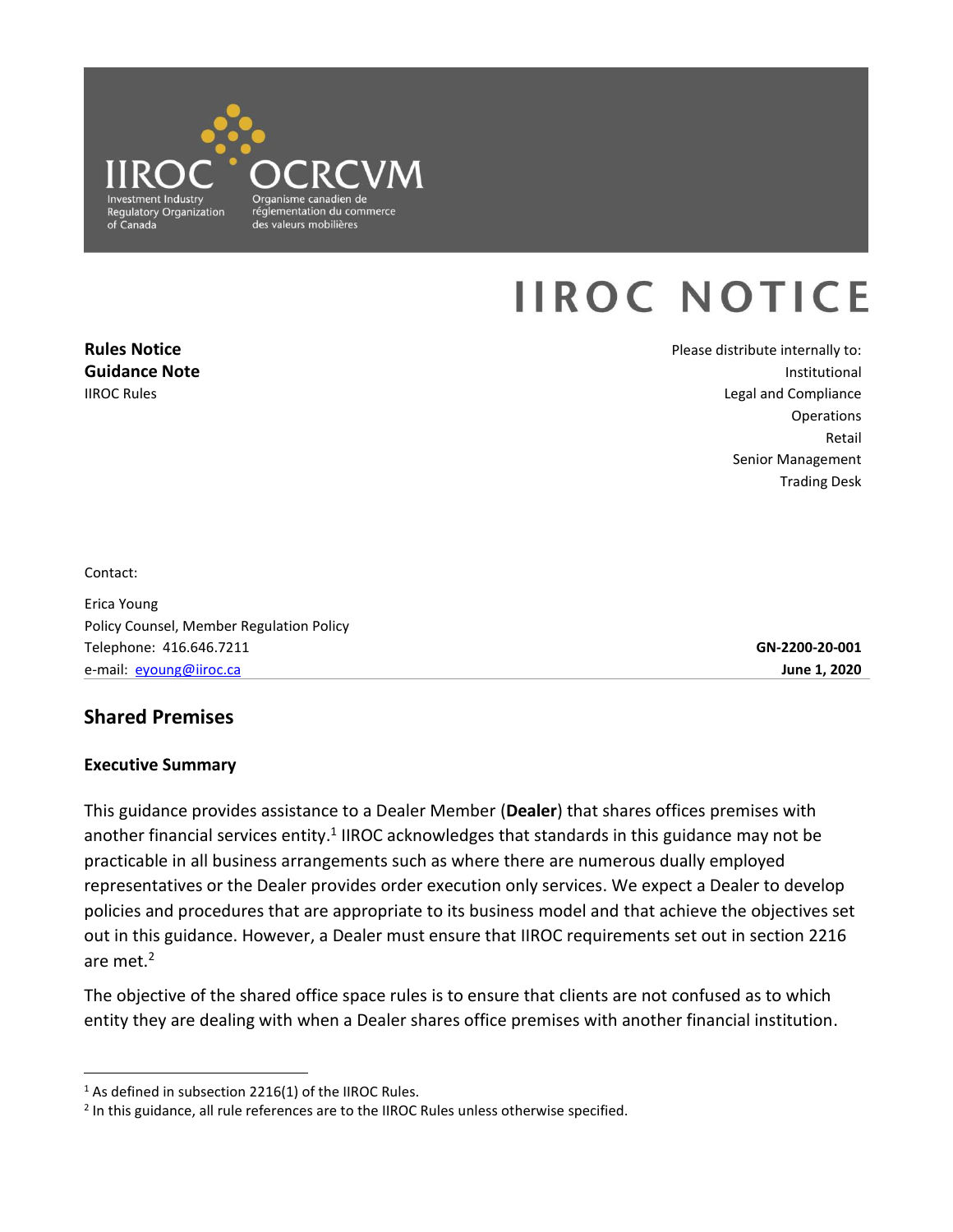

### **1. Telephone operations**

 A Dealer may share a receptionist with another financial services entity however, clients should have a clear understanding of which entity they are dealing with when they call the Dealer or the other financial services entity in a shared office situation. We recommend using separate directory listings for each entity.

# **2. Signs**

 Section 2216(8) requires the legal names under which a Dealer and each of the other financial services entities operate must be clearly displayed. A Dealer may also display a business, trade or style name under which a Dealer and each of the other financial services entities operate. The Dealer need not display the names of each individual representative of the financial services entities.

# **3. Physical premises**

 Separate entrances are not necessary. We recommend that the respective representatives, employees or agents of the Dealer and the other financial services entity situate themselves in separate areas, if permitted by resources and infrastructure. This arrangement can:

- minimize client confusion, and
- ensure privacy and confidentiality of records.

#### **4. Confidentiality of records**

 A Dealer must maintain controls on client records so that the other financial services entity in a shared office situation does not have access to the client's file. When hardware and software are shared, a Dealer should ensure that confidentiality protocols separate the Dealer's client files from the other financial service entity's files.

#### **5. Supervision**

 $\overline{a}$ 

Dealer and non-Dealer financial services entity.<sup>3</sup> Such dually employed officers may be designated a In some jurisdictions, securities regulators may allow a trading officer to be dually-employed with a Supervisor for both entities. In other jurisdictions, different Supervisors must conduct supervision. In either situation, the Supervisor may be on-site or off-site.

 A Supervisor must devote sufficient time to supervision of the branch. Rule 3900 sets out specific requirements. In addition, Supervisors have additional responsibilities regarding, among other things:

- confidentiality of client records,
- the separation of files and operations,

<sup>3</sup> IIROC Rules regarding the registration of dually-employed individuals is set out in section 2554.